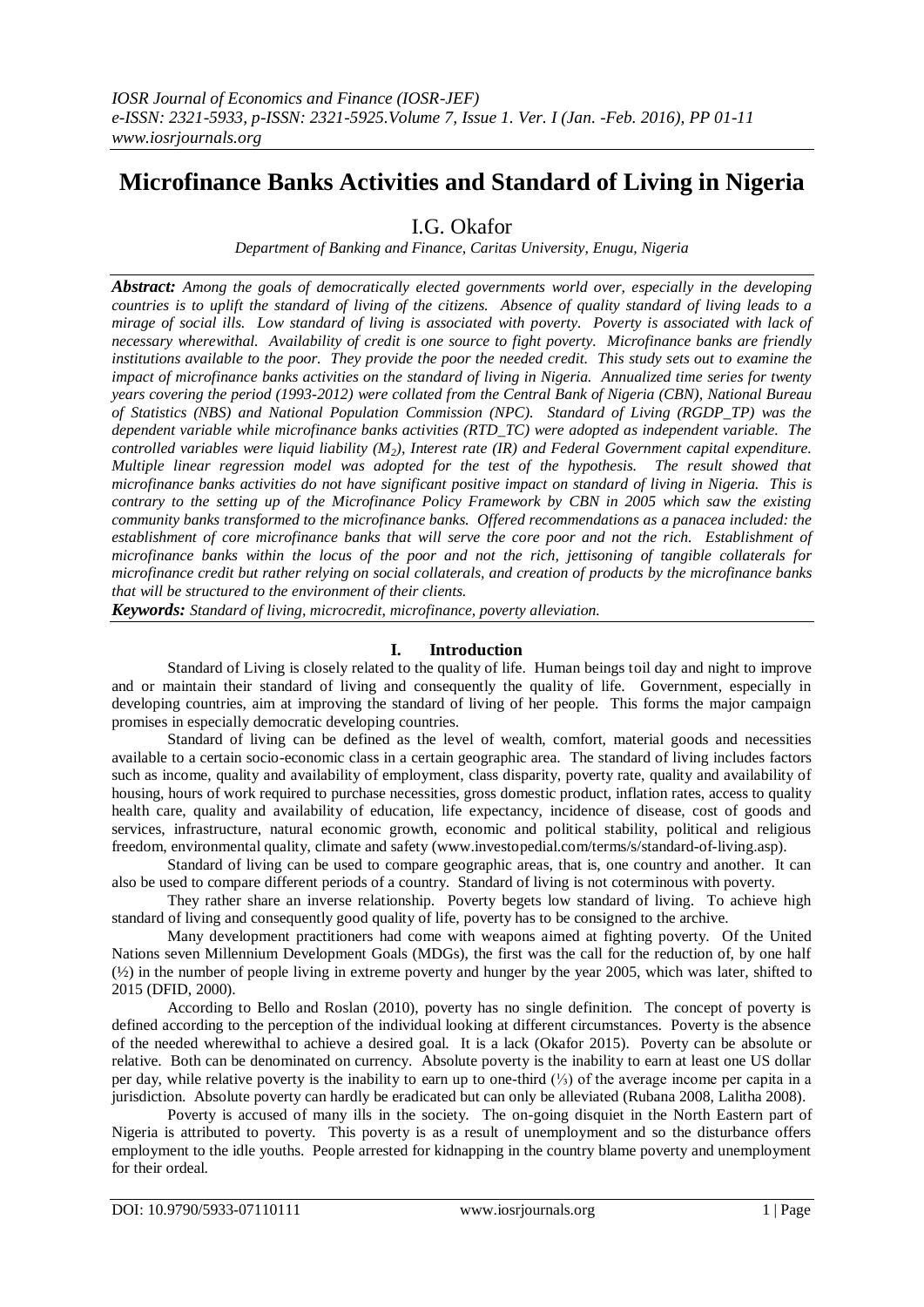The poor does not lack the initiative or the knack for tenacity. The poor lacks the wherewithal to actualize their dream.

The Central Bank of Nigeria (CBN, 2005) states that in Nigeria, the formal financial system provides financial services to about 35% of the economically active population, while the remaining 65% are excluded from access to financial services. This 65% make up largely the micro, small, and medium enterprises (MSME). The issue of MSME in development and job creation are keys in economic development efforts. The job creation will lead to alleviation of poverty.

The discrimination by the formal financial system against the 65% of the economically active population is because they have no tangible collaterals to pledge for financial services to them. Microfinance Institutions (MFs) and non-governmental organizations (NGOs) come handy to assist the rejects by the formal financial service providers.

The success of the microfinance institutions globally, especially, in the Asian countries have been acclaimed.

To regulate the activities of these microfinance institutions, the Central Bank of Nigeria came up with the Microfinance Policy Framework. This Framework midwifed the establishment of microfinance banks in Nigeria in 2005. Existing community banks transformed to microfinance banks (CBN, 2005).

The emergency of the microfinance banks was an attempt to provide financial services to those denied by the formal financial services providers. This aimed at providing jobs, creating wealth, empowering the poor and alleviating poverty in the country. Previous pro-poor schemes introduced in the country included: the Nigerian Agricultural and Co-operative Bank (NACB) in 1973, Agricultural Credit Guarantee Scheme fund (ACGSF), 1976, the National Directorate of Employment (NDE) in 1986, and Nigerian Bank for Commerce and Industry (NBC), 1973. Others include the Family Economic Advancement Programme (FEAP), 1997, the Community Banks (CB) in the 1990s, the National Poverty Eradication Programme (NAPEP), among others.

All these did not significantly alleviate poverty and, therefore, did not enhance the standard of living in the country.

To access the impact the microfinance banks activities have on the standard of living in Nigeria is what this paper is set out to achieve. The null hypothesis tested was that: microfinance banks activities do not have a significant positive impact on standard of living in Nigeria. Section one is the introduction, while sections two and three are reviews of the related literature and the research methodology respectively. The data presentation and analysis are in section four, while section five contains conclusion and recommendations.

# **II. Review of Related Literature**

This section will review the coloration between poverty and standard of living; factors that will enhance standard of living such as employment; factors that will create employment such as availability of credit; institutions that can provide credit to the small and medium entrepreneurs who are the engine of the economy. Key of such institutions are the microfinance institutions and banks. The section will then review the contribution microfinance institutions and banks have made in various jurisdictions and in Nigeria. These will be treated under theoretical and empirical review.

Kankwenda, M., Gregoire, L., Legro H. and Quedraogo, H. (2000), hold that about 1.2 billion of the world population live in extreme poverty and hunger. The population for the developing countries is a frightening 30%. Poverty causes and/or worsens many problems in these developing countries. For Egwuatu (2008), more than 80 percent of households in developing countries do not have access to secure loans from formal financial institutions. To Ruben (2007), the world poorest people face a great barrier in accessing basic financial services. Their major problem is that they do not own property and therefore lack tangible collateral for credit. Many live in rural areas far from the formal financial providers. Many cannot read and write even to sign their names. In a jurisdiction where this class of people dominates, the standard of living is bound to be low.

Unemployment is a forerunner to poverty, while poverty begets low standard of living. To achieve high standard of living therefore, there should be employment. The National Bureau of Statistics (NBS) of Nigeria as cited by CBN (2010) defines unemployment as the population of labour force that is available for work but did not work for at least 39 hours in the last week proceeding the survey period. Labour force is defined as consisting of a number of people aged 15 and above who are employed and unemployed.

Because of the age range of the unemployed labour, they are easily restive and create insecurity such as the current unrest in the North Eastern part of Nigeria. Employment, therefore, is one sure way to stem the restiveness of the youth, empower them, drag them from the shackle of poverty and enhance their standard of living. But this army of youths lacks the necessary wherewithal to create employment for themselves such as tailoring, barbing, hair saloon, shoes and bags production and other small and medium scale enterprises. Microcredit and microfinance have come to the rescue of this group.

The terms microcredit and microfinance are often used synonymously (Bateman 2011). But they are not.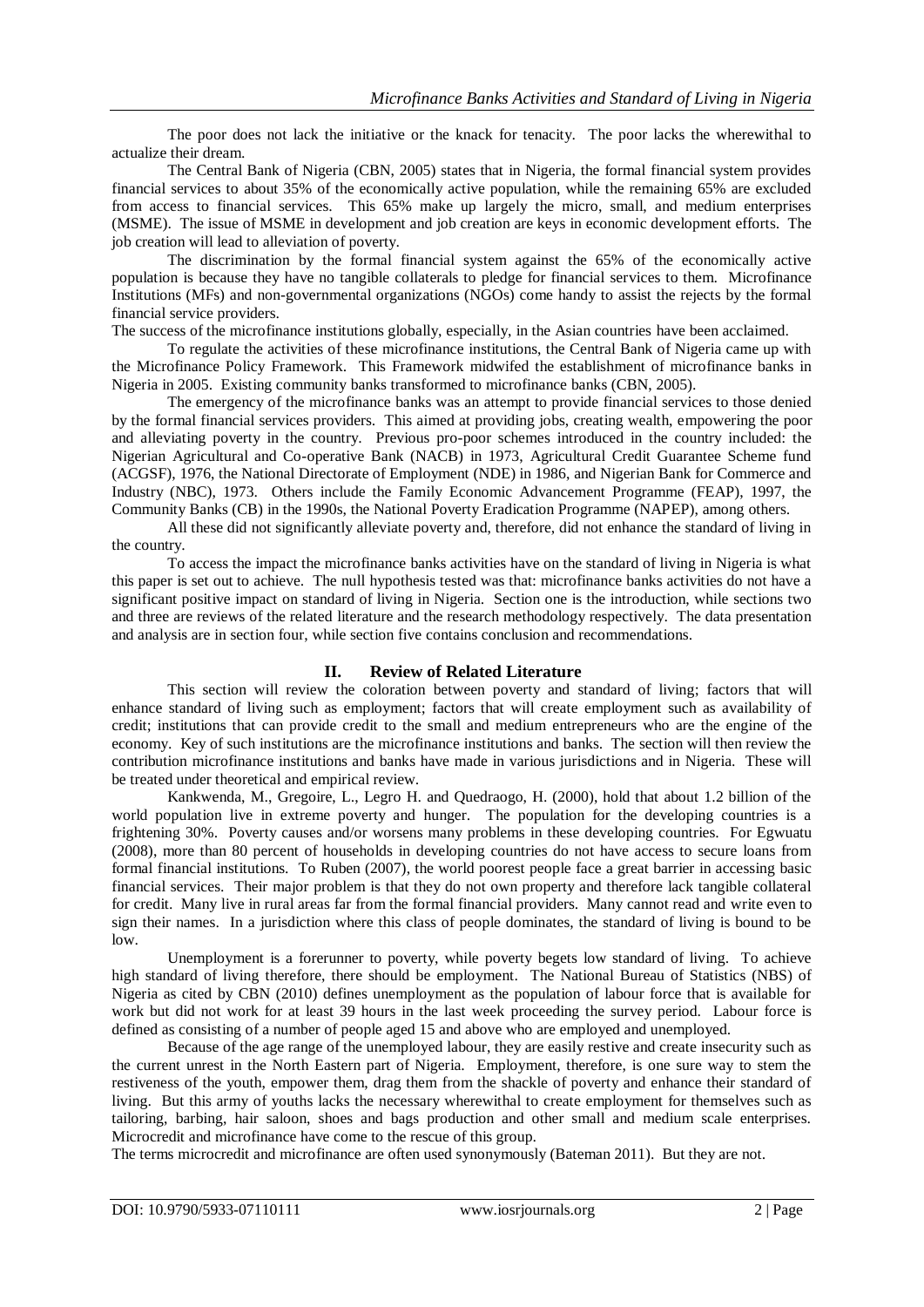Microcredit provides small loans to the poor for undertaking self-employment projects that could generate income and enable them provide for themselves and their families (Chavon&Ramakuma 2002).

Microfinance according to Otero (1999) is the provision of financial services to low income poor and very poor self-employed people. These financial services according to Ledgerwood (1999), generally include savings and credit but can also include other financial services such as insurance and payment services.

To Okafor (2015) microfinance is a lift above microcredit. It provides mini-supermarket of microfinance services for the poor. These include: microcredit, micro-savings, micro-leasing, micro-insurance, money transfers and micro-investment services. Microcredit is thus a sub-set of microfinance.

Elahi, and Rahman (2006) are of the view that microcredit evolved as a part of paradigm shift in development thinking. To improve the social and economic conditions of former colonies, national and international agencies were created to transfer Western funds and materials (Harcourt 2009). The nongovernmental organizations (NGOs) were the channels through which microcredit were doled out to the people. The people took it as government handout. The NGOs were not sustainable and so short-lived.

The evolution of microcredit services from the domain of charity to financial sustainability metamorphosed into microfinance.

There are two major fundamental conceptional differences between microcredit and microfinance. The first concerns profit motive. NGOs or non-profit oriental bodies that run microcredit programme do not by definition, seek to make profit. Microfinance however is a for-profit private venture. The second fundamental conceptional difference concerns the means by which the operations are financed. Microcredit programmes that are run by non-profit orientation depend upon external finance; but microfinance programmes set out to make profit, must eventually be self-financing and sustainable (Elahi&Rahman 2006).

Montgomery and Weiss (2005) argue that microfinance is a mechanism for reducing poverty. It is the credit granted the poor by the microfinance institutions that empowers them and helps pull them out of poverty. Idohor and Imhanlahi (2011) agree that credit helps the poor create income. To the extent of the poor creating income, their standard of living increases. The Grameen Bank of Bangladesh has been referenced as a success story of a microfinance institution. The spread of the Grameen Bank idea, a microfinance institution, around the world has drawn keen attention from researchers, policy makers and agencies interest in rural development.

Muhammad Yunus and the Grameen Bank jointly won the 2006 Nobel Peace Prize for pioneering the provision of microcredit to the poor.

The use of microfinance as a tool to alleviate poverty has received different reactions from researchers. Sharma (2000) and Kuramanalwa et al (2003) are in favour. Jayawardana (2001) and Coleman (2001) are totally against using microfinance as a tool of poverty alleviation because of the poor performances of the microfinance institutions. Two main reasons for this poor performance of the MFIs are given. The first is that the core poor are left out in these schemes. The second is that there is always a decrease in social programmes like spending on primary health, education and food due to diversion of funds towards microfinance institutions (Jayawardana, 2001).

Various studies in Nigeria on MFIs posted differing conclusions. Abiola and Salami (2011) who studied the "Impact of Microfinance Bank on the Standard of Living on Hairdressers in Ogbomosho North Local Government Area of Oyo State was positive. Also Yahaya et al (2001) following their study on the "Effectiveness of Microfinance Banks in Alleviating Poverty in Kwara State, Nigeria" established positive impact on the active poor. In the study of "The Impact of Micro-Credit on Poverty Alleviation and Human Capital Development: Evidence from Nigeria", Onwumere, Ibe and Ugbam (2012) found that Microfinance Banks activities in Nigeria, had negative non-significant impact on poverty index. On his own part, Okpara (2010), studying "Microfinance Banks and Poverty Alleviation in Nigeria", finds that microfinance credit lowers poverty in Nigeria. Also, Jegede et al (2011) in their study of "Impact of Microfinance on Poverty Alleviation in Nigeria" concluded that there was a significant positive difference between those people who used microfinance institutions and those who did not. To them, MFIs alleviate poverty.

It is this poverty alleviation catechism that influenced the Central Bank of Nigeria (CBN) to come with the microfinance Policy Framework in 2005. This Policy led to the establishment of microfinance banks in Nigeria.

# **III. Research Methodology**

This study adopted the e*x-post-facto* research design. Annualized data for twenty years, 1993 – 2012, were sourced from the Central Bank of Nigeria (CBN) and the National Bureau of Statistics (NBS). Multiple linear regression model was adopted to test the hypothesis. Dependent, independent and controlled variables were applied. The model was stated as: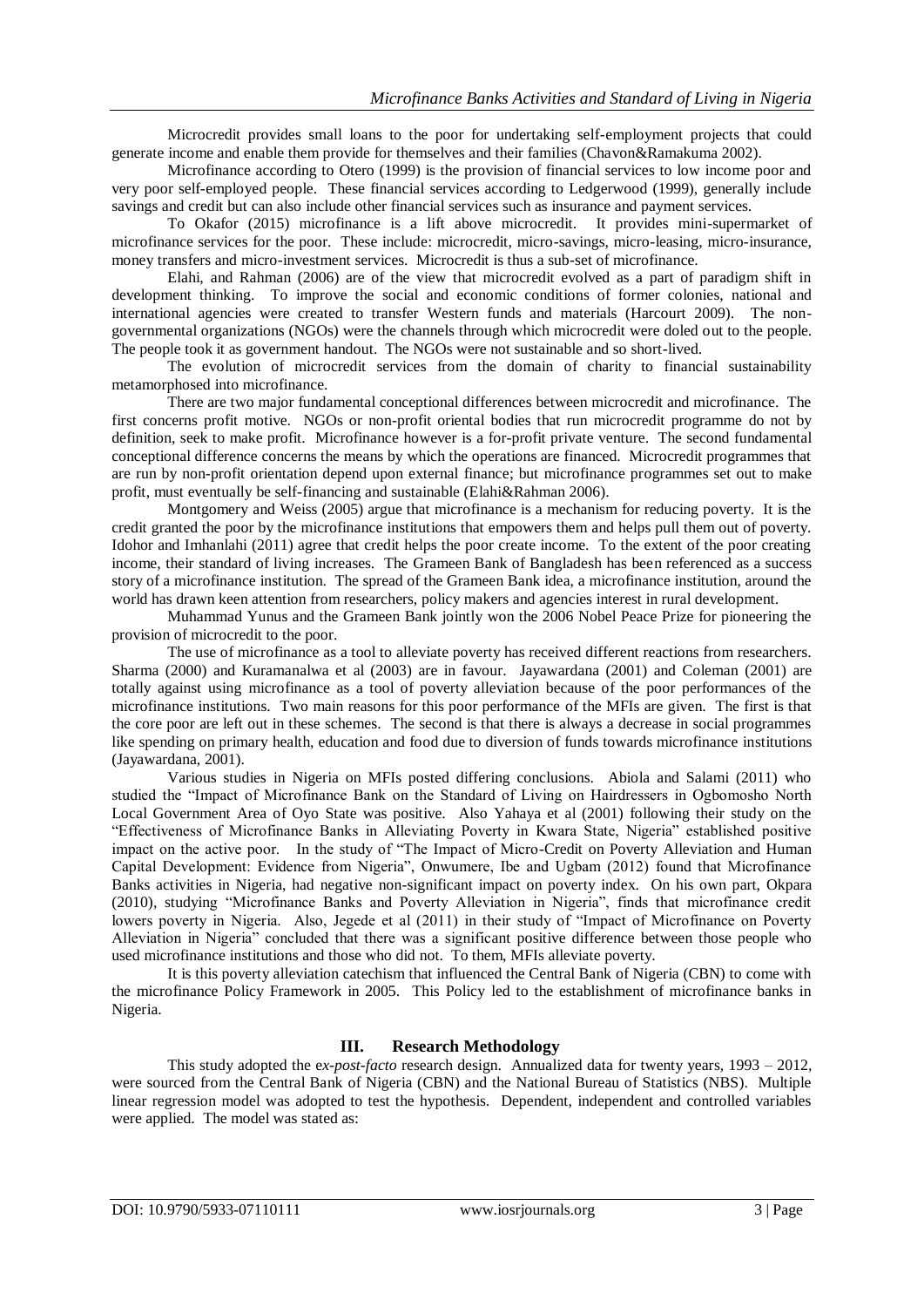| RGDP_TP<br>Where:        |         |     | $=$      | $\beta_0$ + $\beta_1$ RTD_TC + $\beta_2$ RLL_GDP + $\beta_3$ IR + $\beta_4$ RGE GDP + $\varepsilon_t$ 3.1 |
|--------------------------|---------|-----|----------|-----------------------------------------------------------------------------------------------------------|
|                          |         |     |          |                                                                                                           |
| RGDP TP                  |         |     |          | Ratio of GDP to Total Population, a proxy for standard of living.                                         |
|                          | RTD TC  |     | $\equiv$ | Ratio of Total Deposit to Total Credit.                                                                   |
|                          | RLL_GDP |     | $=$      | Ratio of Liquid Liabilities to GDP.                                                                       |
|                          | IR      |     |          | <b>Interest Rate</b>                                                                                      |
| RGE_GDP                  |         | $=$ |          | Ratio of Government Capital Expenditure to GDP.                                                           |
| $\beta_0$                |         | $=$ |          | Constant of the Regression                                                                                |
| $\beta_1$                |         | $=$ |          | Coefficient of the Explanatory Variable                                                                   |
| $\varepsilon_{\text{f}}$ |         |     |          | Random Error Term                                                                                         |

# **3.2 Explanation of the Research Variables**

# **3.2.1 Dependent Variables**

The ratio of GDP to Total Population (RGDP\_TP) was proxied for standard of living. According to Wikipedia (2013), standard of living refers to the level of wealth, comfort, materials goods and necessities available to a certain socio-economic class in a certain geographic area. It is closely related to the quality of life. Standard of living is used to compare geographic areas and can also be used to compare distinct points in time. It is generally measured by income per capita. Hence, income per head for the purpose of this study measured the ratio of the gross domestic product of the nation to the total population as given by the National Population Commission (NPC).

# **3.2.2 Independence Variables**

Microfinance Bank Activities (RTD TC): The principal aim for the establishment of microfinance banks is for deposit mobilization and granting of credit. The target population is the poor. The Regulatory and Supervisory Framework for Microfinance Banks in Nigeria, CBN (2005) (2) describes microfinance credit as a facility granted to an individual or a group of borrowers whose principal source is derived from business activities involving production or sale of goods and services. Generally, a microfinance credit is granted to the operators of micro-enterprises, such as peasant farmers, artisans, fishermen, women, senior citizens and nonsalaried workers in the formal and informal sectors. The credits are usually unsecured but typically granted on the basis of applicant's character.

#### **3.3 Controlled Variables**

Controlled variables are those variables whose impacts must be controlled or neutralized in order to limit their influence on both the dependent and independent variables (Onwumere 2009). Flowing from this, the study considered it necessary to control the following variables:

# **3.3.1 M<sup>2</sup> (RLL\_GDP):**

To the CBN Statistical Bulletin (2011),  $M_2$  comprises  $M_1$  plus quasi money; where  $M_1$ encompasses currency outside banks, plus demand deposits; and quasi money equal time, savings, and foreign currency deposits of commercial banks and merchant banks and other private deposits at merchant banks. The status of  $M<sub>2</sub>$  has direct bearing on microfinance banks activities. An increase in the volume of  $M<sub>2</sub>$  will lead to an increase in the volume of microfinance deposit and more available fund for credit. A decrease in the volume of  $M<sub>2</sub>$  will have a reverse effect on the microfinance banks activities.

#### **3.3.2 Interest Rate (IR):**

The interest rate controlled is the lending rate. The Monetary Policy Rate (MPR) determines the size of interest rate in Nigeria. The MPR is the rate at which the CBN lends to money deposit banks. This determines the cost of fund at any adjustment. An upward adjustment will lead to high cost of fund and less borrowing while lower adjustment will attract more credits. Microfinance banks credit activities will therefore be influenced by the interest rate to that extent.

# **3.3.3 Federal Government Capital Expenditure (RGE\_GDP)**

The expenditure of the Federal Government of Nigeria falls principally under two headings: recurrent expenditure and capital expenditures. Recurrent expenditure involves expenditure on items that do not go beyond a fiscal year. Such expenses include personnel costs on government staff. On the other hand, capital expenditure involves expenditure whose benefits go beyond a fiscal year. They include expenditure on roads, schools, hospitals, etc. Capital expenditure involves large amount of money. Whereas recurrent expenditure is commonly for the benefit of the individual recipient, capital expenditure is commonly for the welfare of the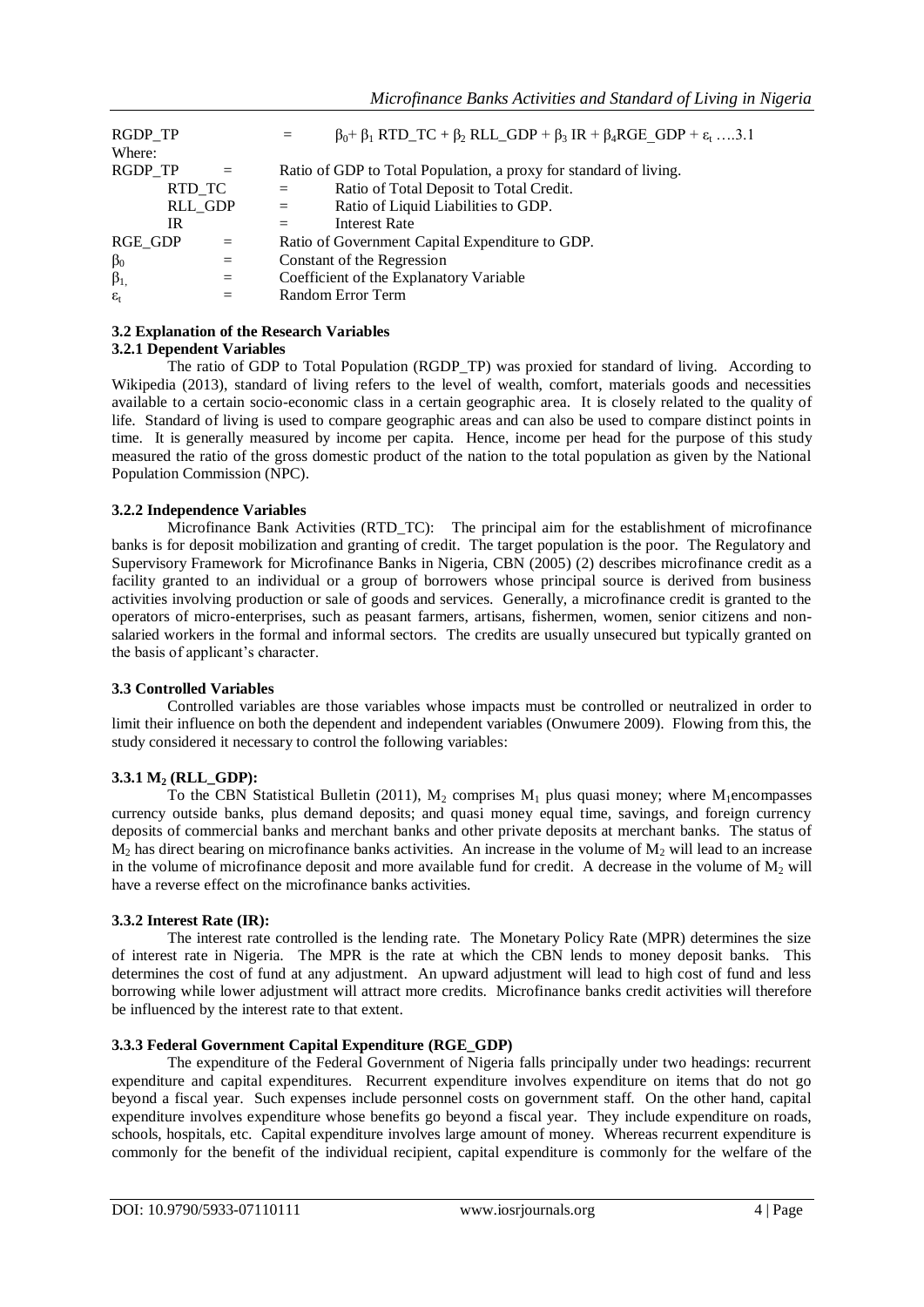people. Higher capital expenditure will lead to higher standard of living of a people in a geographic area the money is spent. The quality of life will be enhanced.

#### **4.1 Data Presentation**

# **IV. Data Presentation Analysis**

The data used in this study were decomposed into main variables data, controlled variables data and transformed data. The main variables data comprised total deposits of microfinance banks, their total credit, Nigeria's Gross Domestic Product (GDP) and the total population of Nigeria. The controlled variables were with respect to money supply component  $(M_2)$ , interest rates, and Federal Government capital expenditure, while the transformed variables data included microfinance banks activities measure by the ratio of total deposits of microfinance banks in Nigeria to their total credits; income per capita measured by the ratio of GDP to the population of the country; liquid liability which is the ratio of  $M<sub>2</sub>$  to GDP; and the ratio of Federal Government capital expenditure to the GDP respectively. The annualized values of these sets of data are shown in tables 4.1, 4.2 and 4.3 below. The graphical presentation also appear as fig. 4.1, 4.2 and 4.3.

| Table 4.1; Allinualized values of the Main Research variables $1993 - 2012$ |                          |                          |                          |                           |  |  |  |
|-----------------------------------------------------------------------------|--------------------------|--------------------------|--------------------------|---------------------------|--|--|--|
| Year                                                                        | <b>Total Deposit of</b>  | <b>Total Credit of</b>   | <b>GDP</b> @ Current     | <b>Nigeria Population</b> |  |  |  |
|                                                                             | <b>Microfinance Bank</b> | <b>Microfinance Bank</b> | <b>B/Price (Million)</b> | <b>Estimates</b>          |  |  |  |
|                                                                             | (MM)                     | (MM)                     |                          |                           |  |  |  |
| 1993                                                                        | 2,188.2                  | 708.2                    | 683869.8                 | 94, 159, 224              |  |  |  |
| 1994                                                                        | 2,721.2                  | 1147.80                  | 899863.2                 | 96,883,035                |  |  |  |
| 1995                                                                        | 3,344.2                  | 1366.40                  | 1933211.6                | 99,653,890                |  |  |  |
| 1996                                                                        | 3,356.4                  | 1480.10                  | 2702719.1                | 102,633,542               |  |  |  |
| 1997                                                                        | 2,730.4                  | 1501.20                  | 2801972.6                | 105,702,284               |  |  |  |
| 1998                                                                        | 3,870.8                  | 1972.50                  | 2708430.9                | 108,862,783               |  |  |  |
| 1999                                                                        | 5,102.8                  | 2631.00                  | 3194015.0                | 112, 117, 780             |  |  |  |
| 2000                                                                        | 7,689.4                  | 3666.60                  | 4582127.3                | 115,470,102               |  |  |  |
| 2001                                                                        | 3,294.0                  | 1314.00                  | 4725086.0                | 118,800,699               |  |  |  |
| 2002                                                                        | 9,699.0                  | 4310.90                  | 6912381.3                | 122,364,720               |  |  |  |
| 2003                                                                        | 18,075.0                 | 9954.80                  | 8487031.6                | 121,152,844               |  |  |  |
| 2004                                                                        | 21,407.9                 | 11353.80                 | 11411066.9               | 129,927,425               |  |  |  |
| 2005                                                                        | 47,523.7                 | 28504.80                 | 14572239.1               | 133,702,006               |  |  |  |
| 2006                                                                        | 34,008.8                 | 16498.60                 | 18564594.7               | 140,431,790               |  |  |  |
| 2007                                                                        | 33,008.3                 | 16450.80                 | 20657317.7               | 144,483,655               |  |  |  |
| 2008                                                                        | 58,481.3                 | 42024.40                 | 24296329.3               | 149, 107, 132             |  |  |  |
| 2009                                                                        | 72,750.6                 | 55818.90                 | 24794238.7               | 153,878,560               |  |  |  |
| 2010                                                                        | 76,483.7                 | 54348.60                 | 29205782.9               | 158,802,674               |  |  |  |
| 2011                                                                        | 86,044.0                 | 67632.40                 | 32421760.0               | 169360767.6               |  |  |  |
| 2012                                                                        | 98,789.10                | 80127.86                 | 40544,099.94             | 164487469.5               |  |  |  |

**Table 4.1: Annualized Values of the Main Research Variables 1993 – 2012**

**Sources**: CBN Statistical Bulletin 2012 (Columns 2, 3, 6, & 8); NPC, 2013;(Column 7): NBS, 2012



**Source:** Estimated from table 4.1 Using Microsft Excel Computer Statistics (Version 2007)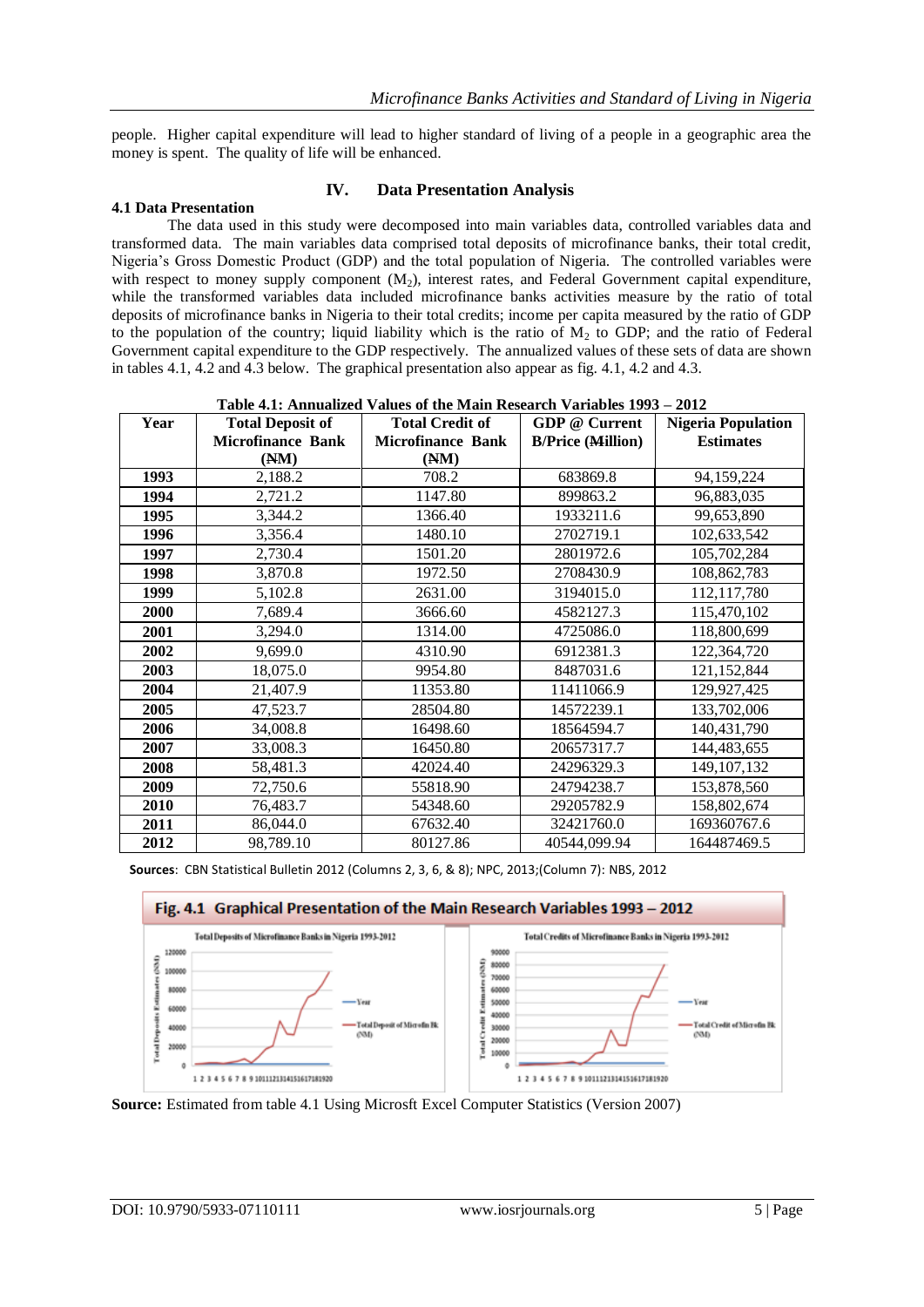

Source: Estimated from table 4.1 Using Microsoft excel Computer Statistics (Version 2007)

Table 4.1 and Figure 4.1 are schedule and chart respectively representing the values of the main variables over a period of twenty years. A cursory look at the chart depicts different bahaviours amongst the variables. The four major variables used in the study revealed various degrees of fluctuations. Specifically, total deposit and total credit of microfinance banks exhibited similar feature in agreement with theory and empirical evidence that bank deposits determine bank credits (David 2011, Eleje&Ani 2013). Both variables showed creeping and gradual movements from 1993 to 2001. The trend steeply moved upward but suddenly dropped between 2006/2007. Thereafter, they reversed in another upward direction and continued persistently throughout the remaining period of the study. The period 1993-2001, could be regarded as a period of extreme poor performance by microfinance (community) banks in Nigeria. Governments' imposition of interest rates over this period led to the inability of many community banks to recover their credits and eventually, many of them became distressed.

On the other hand, the rationale for the upward steep movements of total deposit and total credit of microfinance banks from 2004 upwards could be attributable to the policies of the monetary authorities aimed at boosting microcredit for national development. Precisely, the period 2004 marked the inauguration of the National Microfinance Policy and consequent introduction of microfinance banks (MFBs) by the Central Bank of Nigeria (CBN) as a measure to address the poor performance of community banking in Nigeria. The Gross Domestic Product (GDP) of Nigeria and the country's population figures however increased over the period of investigation. Although, there was dwindled growth in GDP during the military era, 1993-1999, precisely, the tempo changed at the eve of the civilian administration and remained at increased rate throughout the period covered. The Nigeria's annual population growth rate was based on 2.3% (CBN 2011).

|      | Table 4.2: Annualized Values of the Controlled Research Variables 1993 – 2012 |                      |                                                                        |
|------|-------------------------------------------------------------------------------|----------------------|------------------------------------------------------------------------|
| Year | $M2$ ( $\leftrightarrow$ million)                                             | <b>Interest Rate</b> | <b>Federal Government Capital</b><br>Expenditure $(\bigstar\$ million) |
| 1993 | 198479.20319                                                                  | 18.32                | 54,501.80                                                              |
| 1994 | 266944.88647                                                                  | 21.00                | 79,918.30                                                              |
| 1995 | 318763.46635                                                                  | 20.18                | 121,138.30                                                             |
| 1996 | 370333.52547                                                                  | 19.74                | 212,926.30                                                             |
| 1997 | 429731.33054                                                                  | 13.54                | 269,651.70                                                             |
| 1998 | 525637.80000                                                                  | 18.29                | 309,015.6                                                              |
| 1999 | 699733.70473                                                                  | 21.32                | 498,027.90                                                             |
| 2000 | 1036079.54658                                                                 | 17.98                | 239,450.90                                                             |
| 2001 | 1315869.14642                                                                 | 18.29                | 438,696.50                                                             |
| 2002 | 1599494.60000                                                                 | 24.85                | 321,378.10                                                             |
| 2003 | 1985191.83300                                                                 | 20.71                | 241,688.30                                                             |
| 2004 | 2263587.88013                                                                 | 19.18                | 351,250.00                                                             |
| 2005 | 2814846.07912                                                                 | 17.95                | 519,470.00                                                             |
| 2006 | 4027901.69624                                                                 | 17.26                | 552,385.80                                                             |
| 2007 | 5809826.48063                                                                 | 16.95                | 759,281.20                                                             |
| 2008 | 9166835.30506                                                                 | 15.14                | 960,890.10                                                             |
| 2009 | 10780627.14255                                                                | 18.99                | 1,152,796.50                                                           |
| 2010 | 11525530.34186                                                                | 17.59                | 883,870.00                                                             |
| 2011 | 13303494.50000                                                                | 16.02                | 918,548.90                                                             |
| 2012 | 15483,847.50000                                                               | 16.79                | 874,762.27                                                             |

 **Sources**: CBN Statistical Bulletin 2012.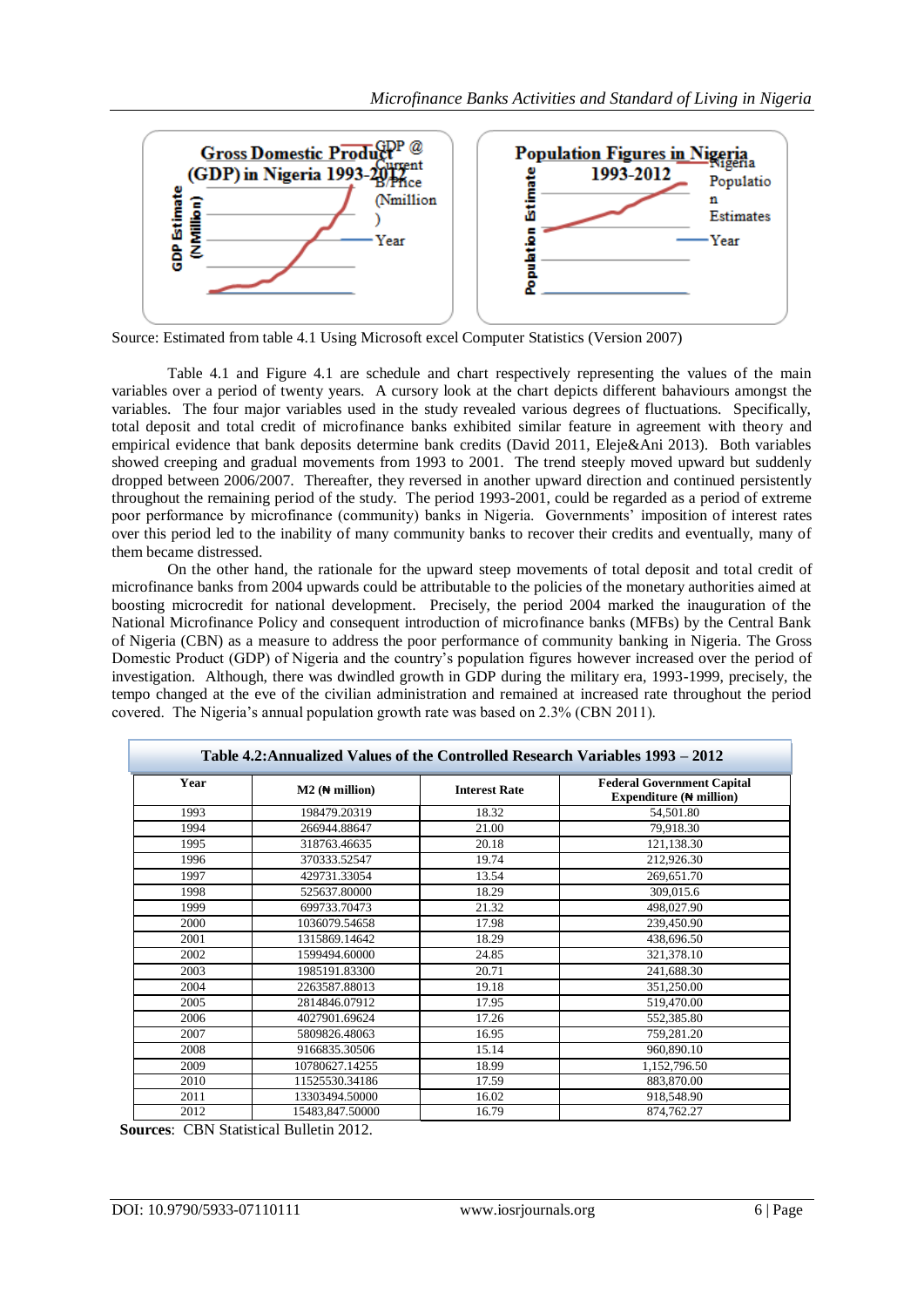



**Source:** Estimated from table 4.2.

The annual values of the selected macroeconomic indicators with respect to financial sector development, monetary/fiscal policy activities and federal government capital expenditure in Nigeria as defined over a twenty year period are presented in Table 4.2; while Figure 4.2 represented the graphs of these indicators. A careful observation of the graphs show that the variables fluctuated over the period covered with broad money (M2) revealing smoother and gentle upward swing than the remaining two variables. A glance at the graph reveals that the Nigerian financial sector proxied by  $M_2$  remained relatively low and stable at the beginning of the period up to early 2000s. The situation however, changed rapidly, manifesting steeper slope from mid 2000s, precisely, from 2005 upwards with  $M<sub>2</sub>$  doubling in magnitude continuously till the end of the research period. The reason, however, is not farfetched. The banking sector capitalization of 2004 injected fresh financial vitality into the Nigeria financial system and this magnified the broad money  $(M_2)$ .

Over the same period of study, interest rate fluctuated between approximately 13% low in 1997 and peaked at 24% in 2002. The 2004 banking sector consolidation did not leave without any effect on interest rate. Apparently, after its peak in 2002, interest rate reversed and fluctuated downward throughout the research period.

The Federal government capital expenditure also fluctuated over the research period. It was relatively low at the early stage of the period up to the inception of democracy in 1999. The era of civilian administration witnessed an upward and persistent shift in government capital expenditure. Between 2004 when the National Microfinance Policy was initiated by the Central Bank of Nigeria (CBN) and 2009, the Federal government recorded the highest amount in capital expenditure in Nigeria over the period of this study.

Table 4.3 represents values of transformed research variables including microfinance banks activities, measures of the standard of living in Nigeria, liquid liabilities, and ratio of government capital expenditure to GDP. Also, Fig. 4.3 represents graphical presentation of the transformed research variables, 1993-2012.

|      | Table 4.3: Annualized Values of the Transformed Research Variables 1993 – 2012 |                                            |                                   |                                         |  |  |  |
|------|--------------------------------------------------------------------------------|--------------------------------------------|-----------------------------------|-----------------------------------------|--|--|--|
| Year | T.Deposit/T.Credit<br>(Microfinance Activities) *                              | Income per Capita<br>(Standard of Living)* | M2/GDP (Liquid<br>Liabilities) ** | Government<br><b>Expenditure /GDP**</b> |  |  |  |
| 1993 | 3.089805                                                                       | 7262.91                                    | 0.2902                            | 0.0797                                  |  |  |  |
| 1994 | 2.370796                                                                       | 9288.14                                    | 0.2967                            | 0.0788                                  |  |  |  |
| 1995 | 2.447453                                                                       | 19399.26                                   | 0.1649                            | 0.0627                                  |  |  |  |
| 1996 | 2.267685                                                                       | 26333.68                                   | 0.1370                            | 0.0788                                  |  |  |  |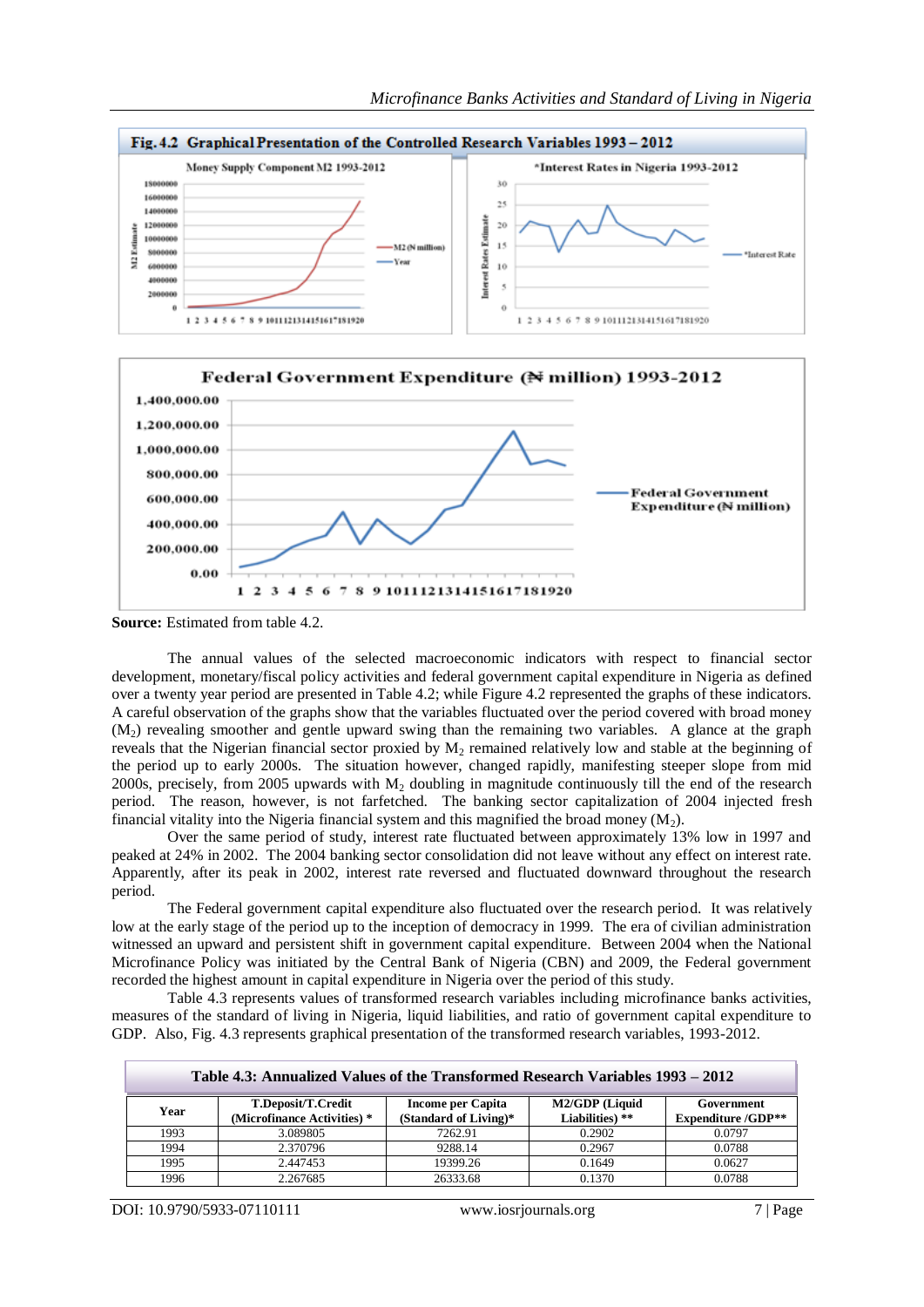*Microfinance Banks Activities and Standard of Living in Nigeria*

| 1997 | 1.818812 | 26508.16  | 0.1534 | 0.0962 |
|------|----------|-----------|--------|--------|
| 1998 | 1.962383 | 24879.31  | 0.1941 | 0.1141 |
| 1999 | 1.939491 | 28488.03  | 0.2191 | 0.1559 |
| 2000 | 2.097147 | 39682.38  | 0.2261 | 0.0523 |
| 2001 | 2.506849 | 39773.22  | 0.2785 | 0.0928 |
| 2002 | 2.249878 | 56489.99  | 0.2314 | 0.0465 |
| 2003 | 1.815707 | 70052.27  | 0.2339 | 0.0285 |
| 2004 | 1.885527 | 87826.47  | 0.1984 | 0.0308 |
| 2005 | 1.667217 | 108990.43 | 0.1932 | 0.0356 |
| 2006 | 2.061314 | 132196.53 | 0.2170 | 0.0298 |
| 2007 | 2.006486 | 142973.39 | 0.2812 | 0.0368 |
| 2008 | 1.391603 | 162945.45 | 0.3773 | 0.0395 |
| 2009 | 1.303333 | 161128.61 | 0.4348 | 0.0465 |
| 2010 | 1.40728  | 183912.41 | 0.3946 | 0.0303 |
| 2011 | 1.27223  | 197259.73 | 0.4103 | 0.0283 |
| 2012 | 1.23289  | 246487.47 | 0.3820 | 0.0216 |

**Sources:** \* Computed from table 4.1 where income per capita is the ratio of population to GDP **\*\*** Computed from table 4.1 and table 4.2



**Sources:** \*Estimated from table 4.3 Using Microsft Excel Computer Statistics (Version 2007)

The ratio of total deposit to total credit of microfinance banks which is a measure of their activities over the period was discouraging as it fluctuated downward and continued all through the research period. Evidence from the Table (4.3) indicates that on the average, the rate at which total deposit covered loans of the banks is twice  $(2x)$  with maximum of three  $(3x)$  only at the inception of the research period in 1973. The implication is low deposit base, thus making loan advancement to prospective clients difficult. The income per capita in Nigeria over the period of study exhibited gradual and gentle upward swing all through the period. The graph, Fig. 4.3 is similar to that of the GDP in Fig. 4.1. Like the GDP, there was dwindled growth in per capita income during the military era, 1993-1999 precisely. The tempo changed at the eve of the civilian administration and remained at increased rate throughout the period covered.

Government capital expenditure was also low and fluctuated between approximately 15% in 1999 to as low as approximately 2% in 2012. For liquid liabilities, the outcome was slightly below average. It fluctuated between approximately 14% in 1996 to approximately 43% in 2009.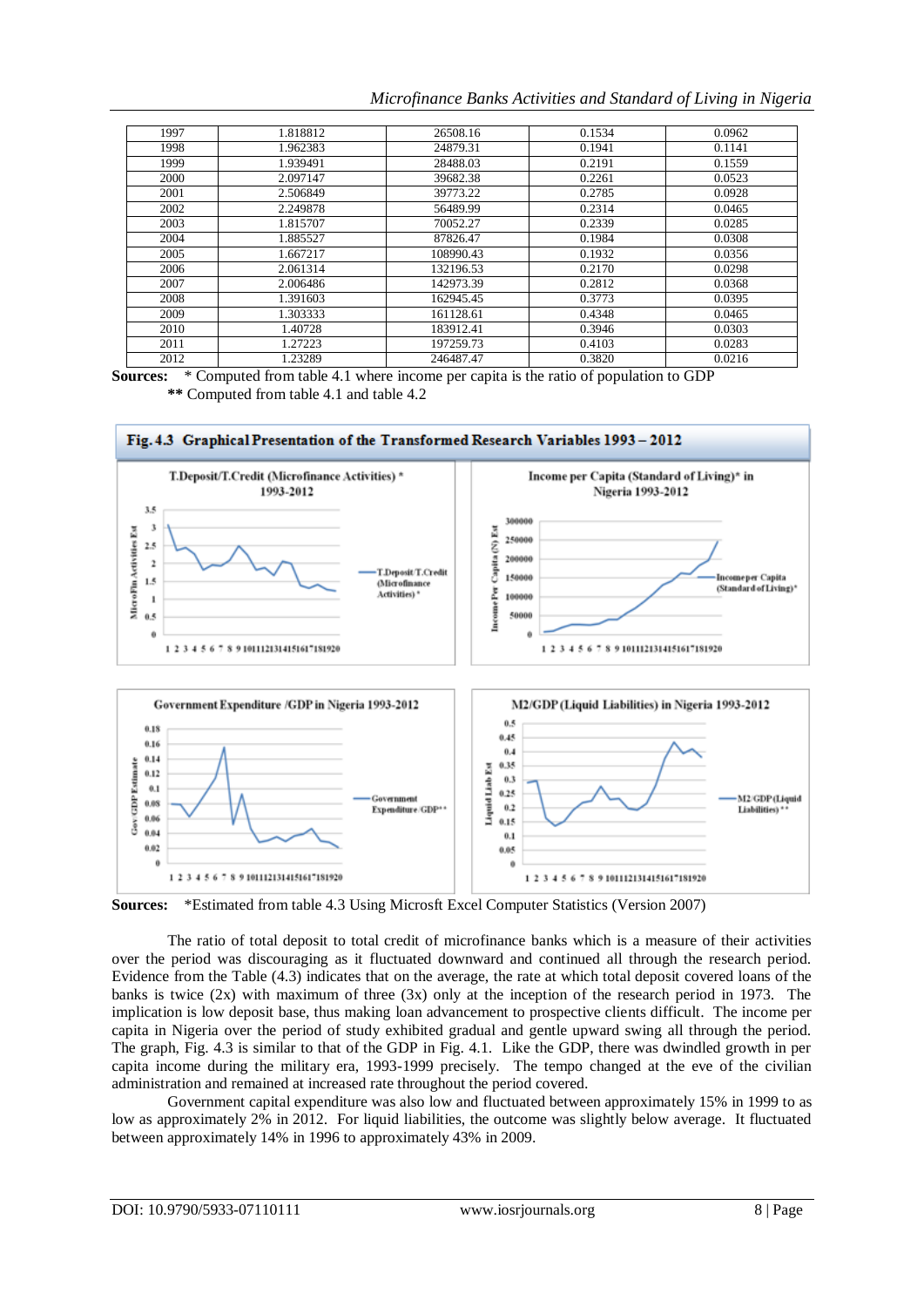#### **4.2 Data Analysis**

|  |  | Table 4.2.1 below shows the descriptive statistics of employed research variables. |
|--|--|------------------------------------------------------------------------------------|
|  |  |                                                                                    |

| Table 4.2.1 Descriptive Statistics of Employed Research Variables |                |              |          |                                        |  |  |  |
|-------------------------------------------------------------------|----------------|--------------|----------|----------------------------------------|--|--|--|
|                                                                   | <b>RGDP TP</b> | <b>GDP</b>   | RTD TC   | <b>RLL GDP</b><br><b>RGE GDP</b><br>IR |  |  |  |
| Mean                                                              | 80283.70       | $1.13E+13$   | 1.976895 | 0.259584<br>18.59474<br>0.061258       |  |  |  |
| Median                                                            | 56489.99       | $6.91E+12$   | 1.962383 | 0.231400<br>18.29000<br>0.046500       |  |  |  |
| Maximum                                                           | 246487.47      | $3.24E+13$   | 3.089805 | 0.434800<br>24.85000<br>0.155900       |  |  |  |
| Minimum                                                           | 7262.910       | $6.84E+11$   | 1.272230 | 0.137000<br>13.54000<br>0.028300       |  |  |  |
| Std. Dev.                                                         | 64503.07       | $1.05E+13$   | 0.462580 | 0.088937<br>2.492258<br>0.035122       |  |  |  |
| <b>Skewness</b>                                                   | 0.526311       | 0.719854     | 0.380818 | 0.655669<br>0.362281<br>1.155962       |  |  |  |
| Kurtosis                                                          | 1.768747       | 2.078922     | 3.054046 | 2.323955<br>3.798299<br>3.739058       |  |  |  |
| Jarque-Bera                                                       | 2.077330       | 2.312573     | 0.461551 | 1.723175<br>4.663863<br>0.920131       |  |  |  |
| Probability                                                       | 0.353927       | 0.314652     | 0.793918 | 0.422491<br>0.631242<br>0.097108       |  |  |  |
| Sum                                                               | 1525390.       | $2.16E+14$   | 37.56100 | 353.3000<br>1.163900<br>4.932100       |  |  |  |
| Sum Sq. Dev.                                                      | $7.49E+10$     | $1.98E + 27$ | 3.851641 | 0.142375<br>0.022204<br>111.8043       |  |  |  |
| <b>Observations</b>                                               | 20             | 20           | 20       | 20<br>20<br>20                         |  |  |  |

| Table 4.2.1 Descriptive Statistics of Employed Research Variables |  |  |  |
|-------------------------------------------------------------------|--|--|--|

**Source:** Researcher's E-view Based Result 2014.

Income per capita measured by the ratio of GDP to population and used as proxy for standard of living had a mean of N80, 283.70 per annum over the twenty year period. The maximum and minimum income per head per annum over the period was N246, 487.47 and N7, 262.91 respectively. This means that an average Nigeria over the period earned approximately N220 per day. The maximum income per day was N675.31 while the minimum income per a day was N19.90. Meanwhile, the figure is below the United Nations (UN) poverty benchmark of \$1.25. The implication of this statistics therefore, is that the nation's standard of living has been poor.

The GDP of Nigeria, which is the measure of the aggregate economic performance of the economy recorded over the period was average of N1.3 trillion with a maximum GDP per annum of N3.24 trillion and minimum GDP per annum of approximately N684 billion respectively.

Liquid liabilities measured by the ratio of  $M<sub>2</sub>$  to GDP were generally low over the period. The mean ratio was approximately 0.26. By implication, the money supply aggregate  $M_2$ , contributed only about 2.6% per annum to GDP over the period of this study. The maximum and minimum contributions of  $M_2$  to GDP were 4.35% and 1.37% respectively.

The mean interest rates for banks stood at 18.59% over the study timeframe with a maximum value of 24.85% and minimum value of 13.54%. The ratio of government capital expenditure to GDP was relatively low with mean of approximately 0.6% per annum. The maximum ratio is 1.56% while the lowest ratio is 0.28% respectively. Lastly, the mean of the ratio of microfinance total deposit to total credit over the period covered was approximately 1.98%. This means higher deposit to credit and an indication of moderate liquidity of microfinance banks. Liquidity of microfinance banks was highest at 3.09 and lowest at 1.29 respectively over the twenty year period studied.

#### **4.3 Test For Stationarity**

In order to avoid the scenario of spurious results, time series data are subjected to some preliminary tests. We therefore carried out a unit root test to ascertain if our data set is stationary or not. We employed the Augmented Dickey Fuller unit root to achieve this purpose. The results are presented in table 4.3 below;

|                 | Table 4.5 Augmented Dickey-Fuller Unit Root Test |             |             |              |                      |                    |  |  |  |
|-----------------|--------------------------------------------------|-------------|-------------|--------------|----------------------|--------------------|--|--|--|
| <b>Variable</b> | <b>ADF Test</b>                                  | 1% Critical | 5% Critical | 10% critical | <b>Test for Unit</b> | Durbin-            |  |  |  |
|                 | <b>Statistic</b>                                 | Value       | Value       | Value        | Root                 | <b>Watson stat</b> |  |  |  |
| <b>RGDP TP</b>  | $-6.628763$                                      | $-3.245715$ | $-3.402726$ | $-2.110963$  | 1(1)                 | 1.820914           |  |  |  |
| RTD TC          | $-5.092456$                                      | $-3.245715$ | $-3.402726$ | $-2.110963$  | 1(1)                 | 1.663890           |  |  |  |
| <b>RLL GDP</b>  | $-4.627648$                                      | $-3.245715$ | $-3.402726$ | $-2.110963$  | 1(1)                 | 2.208152           |  |  |  |
| IR              | $-6.934514$                                      | $-3.245715$ | $-3.402726$ | $-2.110963$  | 1(1)                 | 1.831088           |  |  |  |
| <b>RGE GDP</b>  | $-5.271805$                                      | $-3.245715$ | $-3.402726$ | $-2.110963$  | 1(1)                 | 2.003999           |  |  |  |

| Table 4.3 Augmented Dickey-Fuller Unit Root Test |  |
|--------------------------------------------------|--|
|--------------------------------------------------|--|

Source: Author's

Table 4.3 presents the test for stationarity properties of our data set following the Augmented Dickey Fueller statistics. All the variables were found to be stationary at first difference (i.e. at order 1). It can be observed that the ADF statistics for the respective variables were less than the critical values at 1%, 5% and 10% level of significance. Based on this evidence, we therefore reject the null hypothesis of the presence of unit root in all the variables and accept the alternate hypothesis that all the variables are stationary. Durbin Watson statistic also indicates that our time series data has no problems of autocorrelation and confirms the reliability of our result, as DW-stat values were approximately 2.0.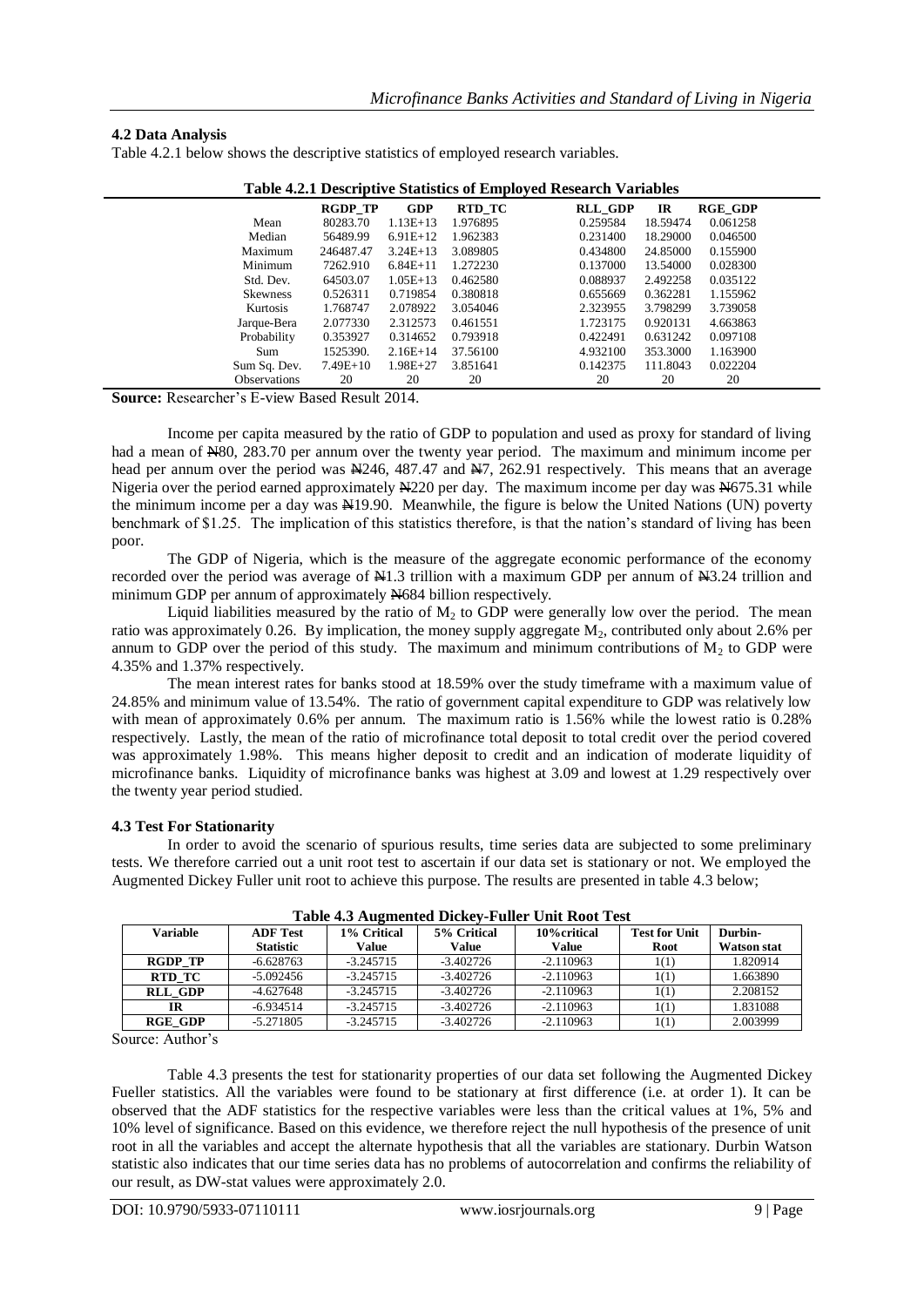#### **4.4 Data Interpretation**

Dependent Variable: RGDP\_TP

Table 4.3.1 below represents the e-view output of the multiple linear regression test. The estimated coefficients of the explanatory variables in the equation are thus presented.

| $Bepenacht + antaoite$ . $RQD1$<br>Method: Least Squares<br>Sample: 1993 2012 |              |                       |             |          |  |  |  |
|-------------------------------------------------------------------------------|--------------|-----------------------|-------------|----------|--|--|--|
| Included observations: 20                                                     |              |                       |             |          |  |  |  |
| Variable                                                                      | Coefficient  | Std. Error            | t-Statistic | Prob.    |  |  |  |
| $\mathcal{C}$                                                                 | 232244.6     | 57916.57              | 4.009986    | 0.0013   |  |  |  |
| RTD_TC                                                                        | $-60863.42$  | 15882.59              | $-3.832085$ | 0.0018   |  |  |  |
| <b>RLL GDP</b>                                                                | 245333.1     | 77715.85              | 3.156796    | 0.0070   |  |  |  |
| IR                                                                            | $-2829.447$  | 2558.292              | $-1.105991$ | 0.2874   |  |  |  |
| RGE_GDP                                                                       | $-697250.7$  | 186373.9              | $-3.741139$ | 0.0022   |  |  |  |
| R-squared                                                                     | 0.882065     | Mean dependent var    |             | 80283.70 |  |  |  |
| Adjusted R-squared                                                            | 0.848369     | S.D. dependent var    |             | 64503.07 |  |  |  |
| S.E. of regression                                                            | 25117.38     | Akaike info criterion |             | 23.32144 |  |  |  |
| Sum squared resid                                                             | $8.83E + 09$ | Schwarz criterion     |             | 23.56998 |  |  |  |
| Log likelihood                                                                | $-216.5537$  | Hannan-Quinn criter.  |             | 23.36350 |  |  |  |
| F-statistic                                                                   | 26.17733     | Durbin-Watson stat    |             | 1.968221 |  |  |  |
| Prob(F-statistic)                                                             | 0.000002     |                       |             |          |  |  |  |

#### **Table 4.4.1: Regression Results**

**Source:** Researcher's E-view Based Result 2014.

RGDP\_TP = 232244.6 – 60863.42RTD\_TC + 245333.1RLL\_GDP – 2829.45IR – 697250.7RGE\_GDP …. 4.1

Equation 4.1 shows a regression line intercept of N232, 244.6. The value is positive and statistically significant with P-value of 0.0013 less than 0.05. This shows that the income per capita in Nigeria will be constant at N232, 244.6 per annum when there is no change in the explanatory variables. The coefficient of total deposit to total credit (RTD\_TC) is negative but statistically significant with P-value of 0.0018 less than 0.05. The negative coefficient of (-60863.42) of total deposit to total credit revealed that everyone per cent (1%) increase in RTD\_TC over the period of study holding other variables constant, per capita income in Nigeria decreased by approximately N60,863.42. In other words, an inverse relationship exists between RTD\_TC and per capita income. Liquid liabilities (RLL\_GDP) showed positive and significant p-value. On the other hand, a one percent (1%) increase in interest rate over the period of study, decreased per capita income by approximately N2,829.5 per annum, just as a one percent (1%) increase in the ratio of government expenditure to GDP (RGE\_GDP) over the period of study, decreased per capita income by N697,250.7 per annum. This however is questionable as the reverse should have been the case. Possible explanation could be that funds designated for capital projects were misapplied. This should attract the attention of the Policy.

Since the result of the coefficient estimate is -69863.42 and the calculated t-value is -3.832085, the null hypothesis which stated that the microfinance banks activities do not have significant positive impact on standard of living in Nigeria is accepted.

#### **V. Conclusion and Recommendations**

Comfortable standard of living is anti-thesis to poverty. Alleviation of poverty in itself is anti-thesis to availability of credit. Availing the poor with credit is a no-go area for the money deposit banks (DMBs). To the microfinance banks, the poor goes to. The effects of microfinance banks in alleviating poverty have been preached by various development practitioners. The Grameen Bank of Bangladesh has been cited as global example of microfinance institution that has pulled many of the poor out of the dungeon of poverty.

This study has considered the impact of microfinance banks on the standard of living in Nigeria. The Central Bank of Nigeria (CBN) established the Microfinance Policy Framework in Nigeria in 2005. This Policy saw the existing community banks transformed to microfinance banks. This study therefore set out to examine the effects of the activities of these microfinance banks on the standard of living in Nigeria.

The null hypothesis for this study was that "microfinance banks activities do not have a significant positive impact on the standard of living in Nigeria." This was tested and revealed an inverse relationship between microfinance banks activities and standard of living in Nigeria; that is, that an increase in microfinance banks activities (RTD\_TC) resulted to a decrease in standard of living in Nigeria. It collaborated the studies of